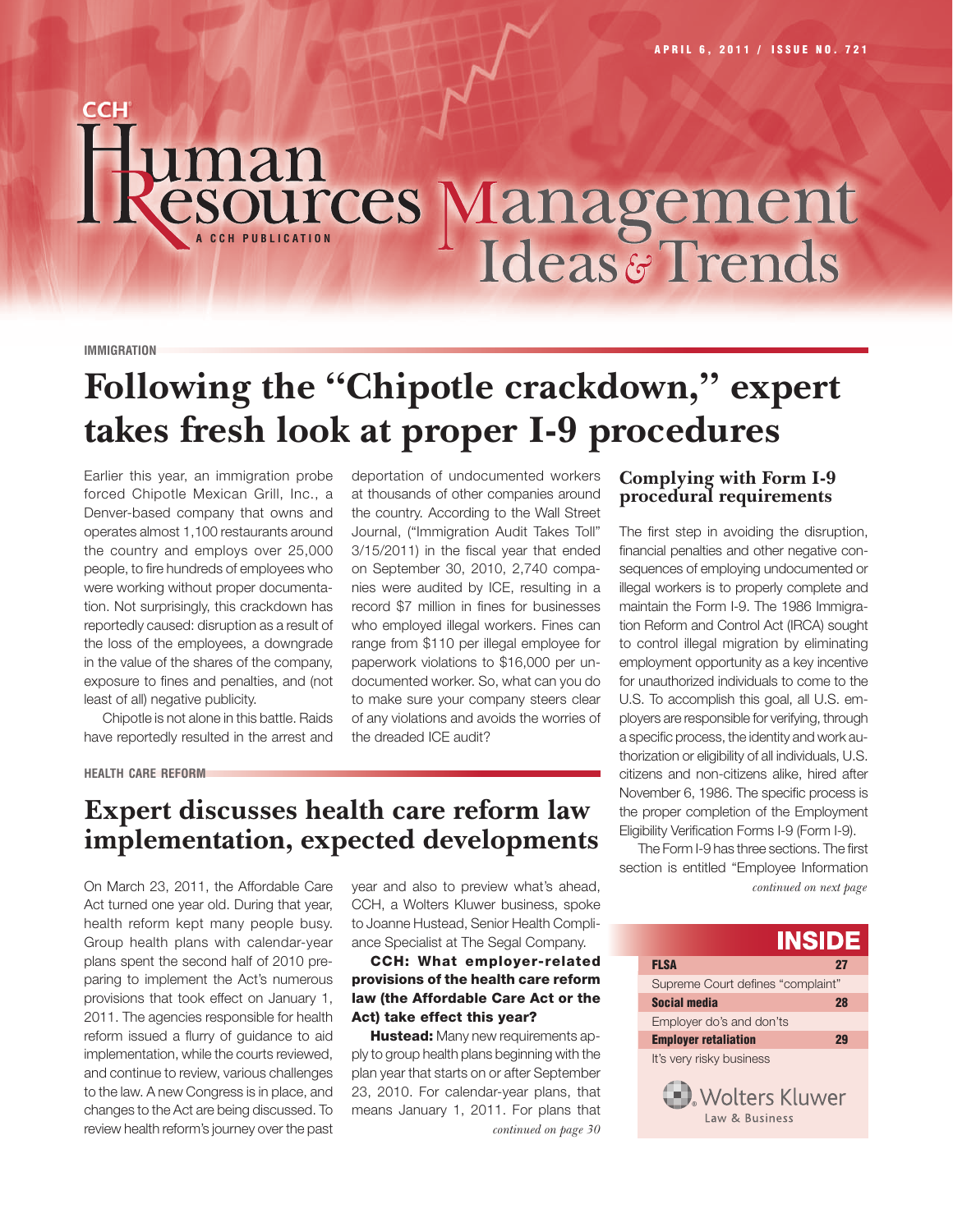# uman<br>**{csources Management**

#### **FORM I-9**

*continued from front page*

and Verification." Employers must ensure that Section 1 is completed by the employee upon the date of hire (the first date of paid work). Employers must ensure that Section 1 is completed in full, including the signature section and the attestation. Although employers are held responsible for deficiencies in Section 1 (for example, if the information is not complete), employers may not require employees to produce documents to verify Section 1 information. If an employee refuses to sign Section 1 or attest to his or her status, the employer *should not continue to employ the individual.* Furthermore, an employee is *not* required to provide his or her social security number in Section 1 unless the employer participates in E-verify, discussed in more detail below. The failure of an employee to provide a social security number for the Form I-9 will not subject the employer to penalties.

The second section of the Form I-9 is entitled "Employer Review and Verification." Section 2 requires the employer to list the documents that were produced by the worker to verify his or her identity and employment eligibility. There are three groups of documents the employee may use for this purpose. The documents that can be presented are listed on the reverse side of the Form I-9. Which documents are to be used is determined by the employee, *not the employer.* An employee can choose to either provide one document from List A (which establishes both identity and work authorization) or he/she may provide one document from List B (which establishes identity) and one document from List C (which establishes work authorization). Likewise, the employers may *neither require nor accept* any more documentation than the minimum necessary to substantiate identity and work eligibility. Section two must be completed within three business days of the date employment begins, unless the employee is being employed for less than three days. In that case, Section two must be completed the first day employment begins.

What should an employer do with expired documents? Documents that are expired must be rejected, with two exceptions: the U.S. passport and any document from List B. Furthermore, employers cannot refuse to hire an individual because that individual's document has an expiration date. For example, if an employee provides a work permit that expires in six months, the employer cannot terminate that individual's employment because of the limited duration of the permit.

**Employer review.** Employers must remember that the employee's providing the required documentation does not end the process for the employer. Instead, the employer or employer's representative/agent must personally review original documents that demonstrate an employee's identity and eligibility to work in the U.S. The employer must assure upon examination of the document that the document reasonably appears to be genuine and to relate to the employee. If the documents do not meet this standard, employers may reject the documents and ask employees for other documentation that satisfies the Form I-9 requirements. Employees unable to present acceptable documents should be terminated. Employers who choose to retain such employees may be subject to penalties for improper completion of the form or for "knowingly continuing to employ" unauthorized workers. Sure signs of fraud are social security numbers containing more than 9 digits, with a number that begins with 000 or an 800 or 900 series, with middle digits of 00, or with the last four digits of 0000. Also, employers should note that, except when provided a certified copy of a birth certificate issued by a state, county, municipal authority or outlying possession of the U.S. bearing an official seal, photocopies are unacceptable.

Section Three of the Form I-9 pertains to updating and reverification. Employers are required to reverify employment eligibility when an employee's employment authorization indicated in Section 1 or evidence of employment authorization recorded in Section 2 expires. An employer may also reverify (as opposed to completing a new I-9) when an employee is rehired within three (3) years of the date from which the Form I-9 was originally completed and the work authorization or evidence of work authorization has expired. Employers must reverify employment authorization on Section 3 of the Form I-9, or complete a new Form I-9 to be attached to the original, no later than the date that the employment authorization or the evidence of the authorization expires. To reverify, an employee may present any currently valid document from List A or C. Employees are not required to present, for reverification purposes, a new version of the same document original presented. Verification is NOT required for U.S. passports or permanent "green cards." Also, documents from List B do not need to be reverified.

**Retention.** Employers must retain the Form I-9 for either three (3) years from the date of hire or for one (1) year after the employment is terminated, whichever is later. An employer may, but is not required to, copy a document presented by an employee for the purpose of complying with the Form I-9. If such a copy is made, it must be retained with the Form I-9. Copying and retaining such a document does not relieve the employer from the requirement to fully complete Section 2. Also, to avoid allegations of discriminatory treatment, if an employer copies documents for one employee, it should do so for all employees.

#### **What about E-Verify?**

Many employers have heard about a system called "E-Verify," but many don't know enough about it to know whether it would *continued on next page*



Managing Editor Heidi J. Henson, J.D.

Contributing Editors Sandra Stoll, J.D. Joy Waltemath, J.D.

No claim is made to original government works; however, the gathering, compilation, and arrangement of such materials, the historical, statutory and other notes and references, as well as commentary and materials in this Product or Publication are subject to CCH's copyright.

HUMAN RESOURCES MANAGEMENT—Ideas & Trends (USPS 680-810)(ISSN 0745-0613), a CCH editorial staff publication, is published monthly by CCH, a Wolters Kluwer Business, 4025 W. Peterson Ave., Chicago, Illinois 60646. Periodicals postage paid at Chicago, Illinois, and at additional mailing offices. POSTMASTER: SEND ADDRESS CHANGES TO HUMAN RE-SOURCES MANAGEMENT—IDEAS & TRENDS, 4025 W. PETER-SON AVE., CHICAGO, IL 60646. Printed in U.S.A. ©2011 CCH. All Rights Reserved.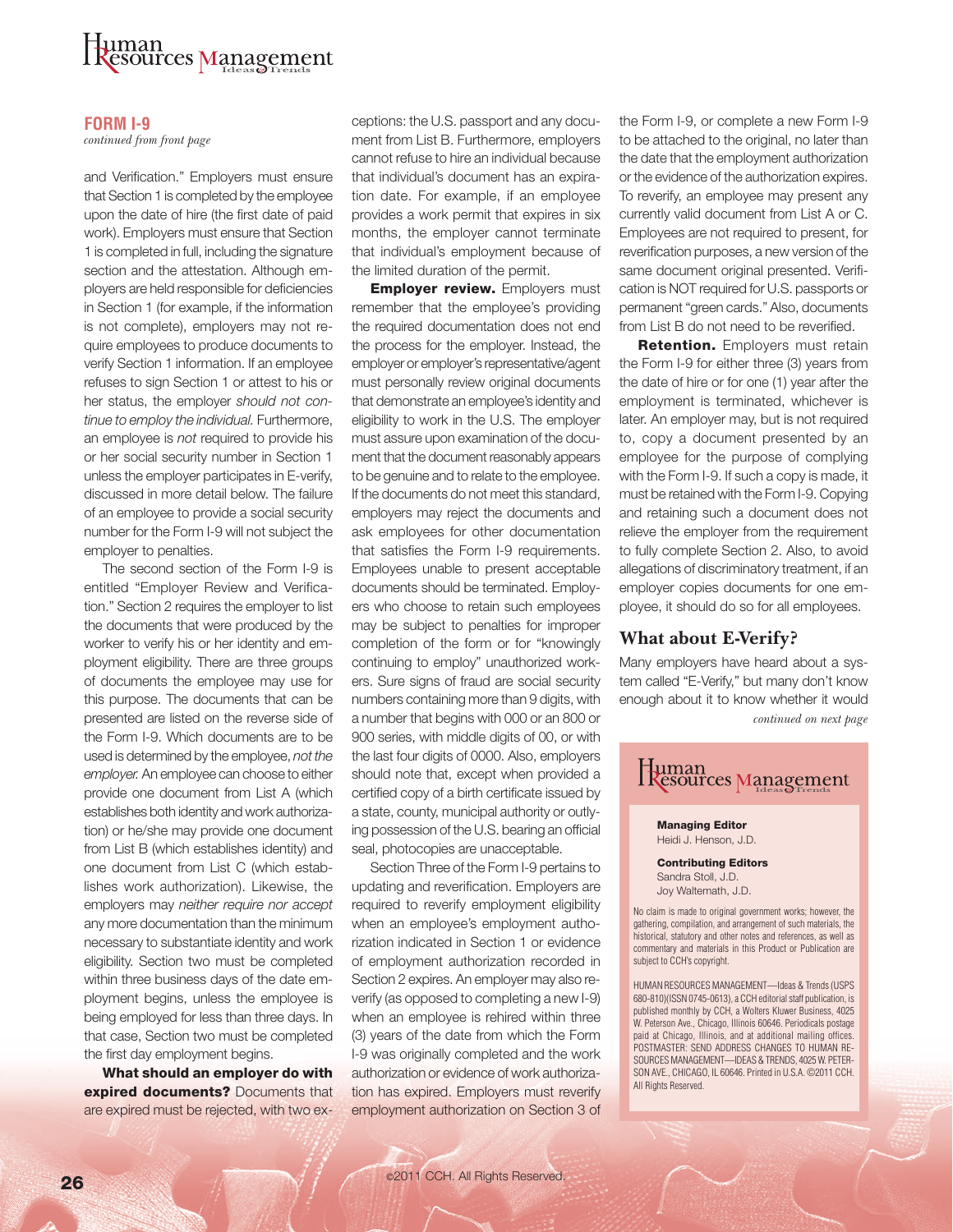#### **FORM I-9** *continued from previous page*

be a useful (or required) tool for them. First of all, what is E-Verify? E-Verify is an Internetbased system that compares information from an employee's Form I-9, to data from U.S. Department of Homeland Security and Social Security Administration records to confirm employment eligibility. It was supposed to expire on September 30, 2009, but was extended to September 30, 2012.

While participation in E-Verify is voluntary for most businesses, some companies may be required by state law or federal regulation to use E-Verify. For example, most employers in Arizona and Mississippi are required to use E-Verify. E-Verify is also mandatory for employers with federal contracts or subcontracts that contain the Federal Acquisition Regulation E-Verify clause. If an employer elects to use the E-Verify system, the employer may only check E-Verify after job has been offered and accepted the Form I-9 completed. Employers may not use E-Verify on applicants (*i.e.*, pre-screening before hiring), and may not use E-Verify selectively to verify some employees and not others. Also, to avoid discrimination claims, an employer may only check your employment eligibility in E-Verify if hired for a new job and not if currently working for him/her. If using E-Verify, the employer must use it for all new employees participating hiring sites, regardless of national origin or citizenship status.

If the employee information does not match government records, the employer will see a tentative nonconfirmation (TNC) response. If an employer received a TNC, the employer must promptly give employee written notification of the TNC and ask the employee whether he or she wants to contest it. If employee chooses to challenge TNC, both the employee and the employer must follow strict procedures. While the challenge is pending, the employer may not fire, suspend, delay first day on the job, withhold pay or training, or limit employment. On the other hand, if the employer receives notice of a final nonconfirmation result from E-Verify, or if the employee does not contest a tentative nonconfirmation, the employer should terminate the employment relationship.

What happens if you have done everything required, but you still face the Chipotle Challenge of federal and/or state immigration record requests, audits and on-site inspections? U.S. Immigration and Customs Enforcement (ICE) is authorized to conduct investigations to determine whether employers have violated the prohibitions against knowingly employing unauthorized aliens and failing to properly complete, present or retain the Form I-9. IRCA mandates that an ICE administrative Form I-9 audit be preceded by the written Notice of Inspection (NOI), providing for the IRCA-mandated 72-hour notice. The NOI will indicate the date, time and place that the ICE agent will arrive, and the documentation that the employer is requested to produce. ICE may also assert general powers to obtain personnel records that pertain to the hiring and employment of an individual employee. In the absence of the employer's willingness to produce the personnel records, ICE may issue an administrative subpoena to obtain these materials.

After the audit, a Notice of Intent to Fine (NIF) may result. When a NIF is issued, employers may request a hearing within 30 days of its service. If a hearing is not requested within the 30-day period, ICE will issue a final order to cease and desist and to pay a civil money penalty. If a hearing is requested, ICE will file a complaint to begin the administrative hearing process which may end in settlement, dismissal, or a Final Order for civil money penalties. Once a Final Order is issued, the penalty is unappealable.

#### **So what does this all mean?**

Basically, nothing can prevent the federal or state government from requesting to review your records or conducting audits and on-site inspections. Instead, what is preventable is the employer's receipt of a final order finding that the company knowingly employed unauthorized workers. The way to prevent such a finding. and the crippling penalties that may accompany such a finding, therefore, is to ensure that your employee are all properly documented and authorized to work in the United States. The only way to do this is through proper completion and retention of the Form I-9, or proper participation in the E-verify program.  $\Box$ 

#### *Source: Article developed for CCH, a Wolt-*

*ers Kluwer company, by Tina M. Maiolo, Esquire, a Member at Carr Maloney P.C., 2000 L Street Northwest Washington D.C., DC 20036-4907; www.carrmaloney.com.* 

For more on the Form I-9, begin at ¶353 in the HR Practices Guide Explanations. Additional information on the E-Verify program can be found at ¶353A in the HR Practices Guide Explanations.

#### **FLSA**

### **Supreme Court defines "complaint" in important FLSA case**

Oral complaints are protected under the FLSA's antiretaliation provisions, the U.S. Supreme Court ruled March 22 in a 6-2 opinion authored by Justice Breyer (*Kasten v Saint-Gobain Performance Plastics*, Dkt No 09-834, March 22, 2011, Breyer, S). Resolving a conflict among the circuits, the majority found the scope of the statutory term "filed any complaint "found in FLSA, Sec. 215(a)(3), encompasses oral as well as written complaints. The justices ruled that while the language of this particular section may be ambiguous in isolation, the which it was enacted compelled the conclusion that oral complaints are protected. The Court vacated a Seventh Circuit decision that held a discharged employee did not engage in FLSA-protected conduct when he made a verbal complaint about the location of the employer's time clocks, which prevented employees from getting paid for time spent donning and doffing protective gear — in violation of the Act.

Commenting on the decision, Attorney Stacy Smiricky, Partner at the Chicago office of Wildman, Harrold, Allen & Dixon purpose of the FLSA and the content in *continued on page 32*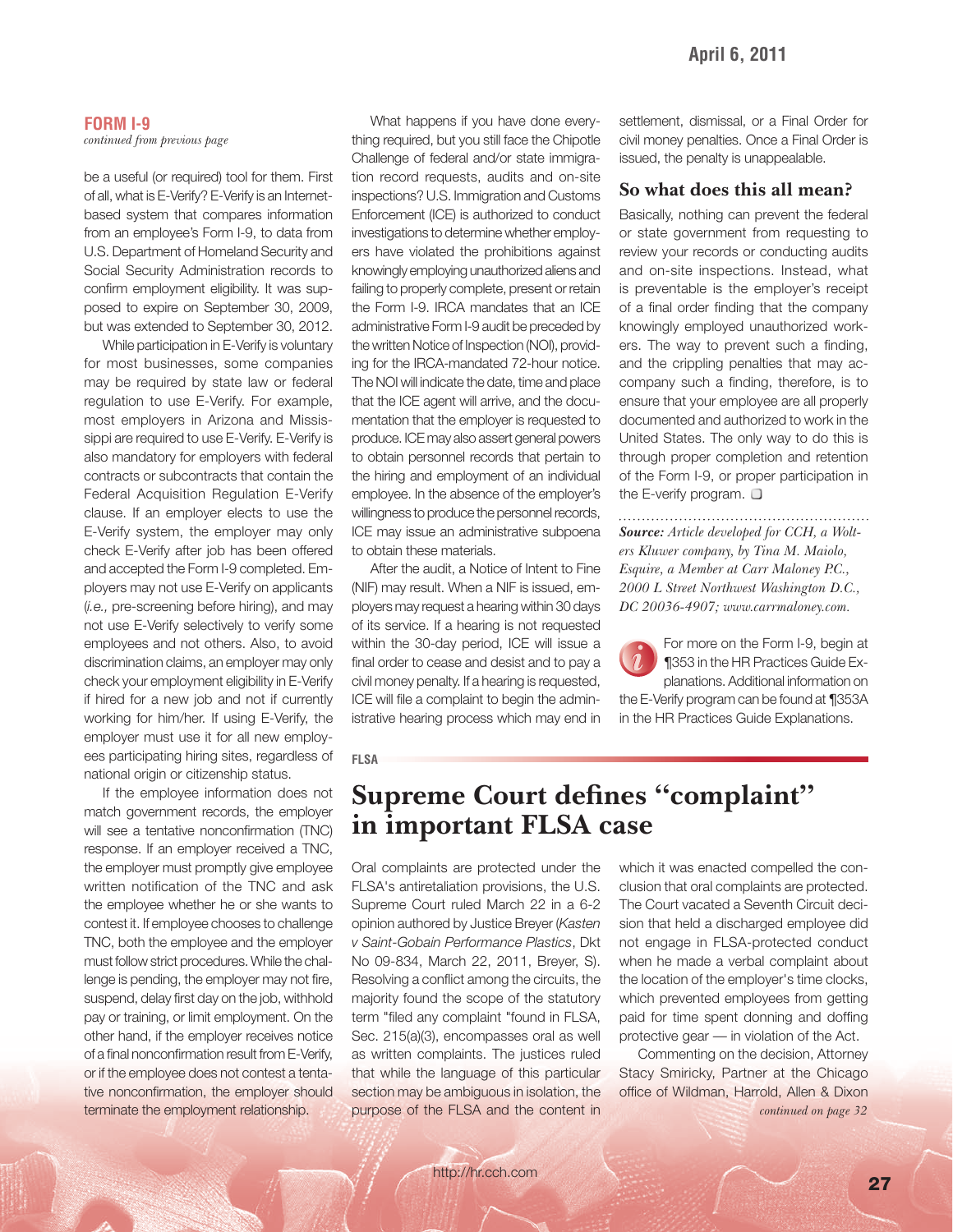# Juman<br>Resources Management

#### **SOCIAL MEDIA**

## **Expert lists social media do's and don'ts for employers**

Often reported on are the do's and don'ts employees should follow when using social media tools such as Facebook and Twitter; do maintain professionalism, don't violate company trade secrets, etc. Equally as important are the do's and don'ts employers should consider when developing workplace rules and regulations for social media use. Molly DiBianca, an associate attorney at Young, Conaway, Stagatt and Taylor, LLP, lists several important tips for employers:

1. Do have a well-written policy. A social-media policy that is carefully drafted can be the most effective tool that an employer can hope to have. Although policies can vary greatly depending on the culture and needs of the organization, there are a few essentials that all policies should include:

- (i) Be sure to identify a specific contact person (with contact information) who will be the point person for employees' questions about the policy and make it clear that employees are to ask before acting any time they have any doubts about whether their intended action may violate the policy.
- (ii) Specifically reference other company policies, such as an anti-harassment and anti-discrimination policy, conflictsof-interest policy, and confidentiality policy, and make it clear that they apply equally to conduct in the online world just as they do in the "real" workplace.
- (iii) Require all employees to report online conduct that violates any of these policies as soon as they become aware of it - without this provision, you may find

## **Can employers test workers to see if they lie?**



Issue: *There has been a theft of equipment from your company's warehouse. In conducting the investigation into the theft, can you require employees to take a lie-detector test?*

Answer: Yes. While the *Employee Polygraph Protection Act of 1988* (EPPA) prohibits most private employers from using lie-detector tests, either for pre employment screening or during the course of employment, the Act also includes limited exemptions where polygraph

tests (but no other lie-detector tests) may be administered in the private sector, subject to certain restrictions. One such exemption allows the administration of polygraph tests to employees who are reasonably suspected of involvement in a workplace incident that results in economic loss to the employer and who had access to the property that is the subject of an investigation.

Under the exemption for ongoing investigations of workplace incidents involving economic loss, a written or verbal statement must be provided to the employee prior to the polygraph test. The statement must explain the specific incident or activity being investigated and the basis for the employer's reasonable suspicion that the employee was involved in such incident or activity.

When polygraph examinations are allowed, they are subject to strict standards for the conduct of the test, including the pretesting, testing, and post testing phases. An examiner must be licensed and bonded or have professional liability coverage. In addition, the Act strictly limits the disclosure of information obtained during a polygraph test.

*Source:.29 USC §2001 et seq; 29 CFR Part 801.* 

that the only people who *don't* know about policy violations are those that are charged with its enforcement.

2. Do educate employees. The goal of a social-media policy is not to "trick" employees into violating it. Instead, the objective is to prevent employees from acting in a way that hurts the organization or themselves. With that in mind, employers are well advised to offer ongoing education to employees. Topics can include proper online etiquette, good online citizenship, as well as more hands-on subjects, such as how to adjust the privacy settings in a social-networking profile.

And don't rule out the value of learning by example. A discussion of headlines involving employees who are terminated or disciplined for online conduct is an excellent training tool and offers employers valuable insight about what conduct their employees find most (and least) egregious.

3. Don't take it personally. When an employee makes negative comments about her job, her employer, or her supervisor, employers often overreact. They tend to take the comments personally and respond with emotion instead of logic. If you discover an online post about your organization written by an employee, it's best to take a step back before you respond.

Ask yourself whether the post really impacts the organization in a negative way or whether it's more akin to traditional watercooler gossip. Unless you can identify some kind of actual harm to the organization, you may want to consider whether disciplinary action is appropriate at all.

4. Don't be sneaky. "Sneaky" conduct frequently gets employers into trouble. Don't, for example, ever ask (or require) an employee or applicant to give you his password to an online account or profile. Similarly, don't have another employee give you access to her account so you can surreptitiously snoop on her coworker. Don't have someone send a friend request so you can gain access to an employee or applicant's profile without disclosing the real reason *continued on next page*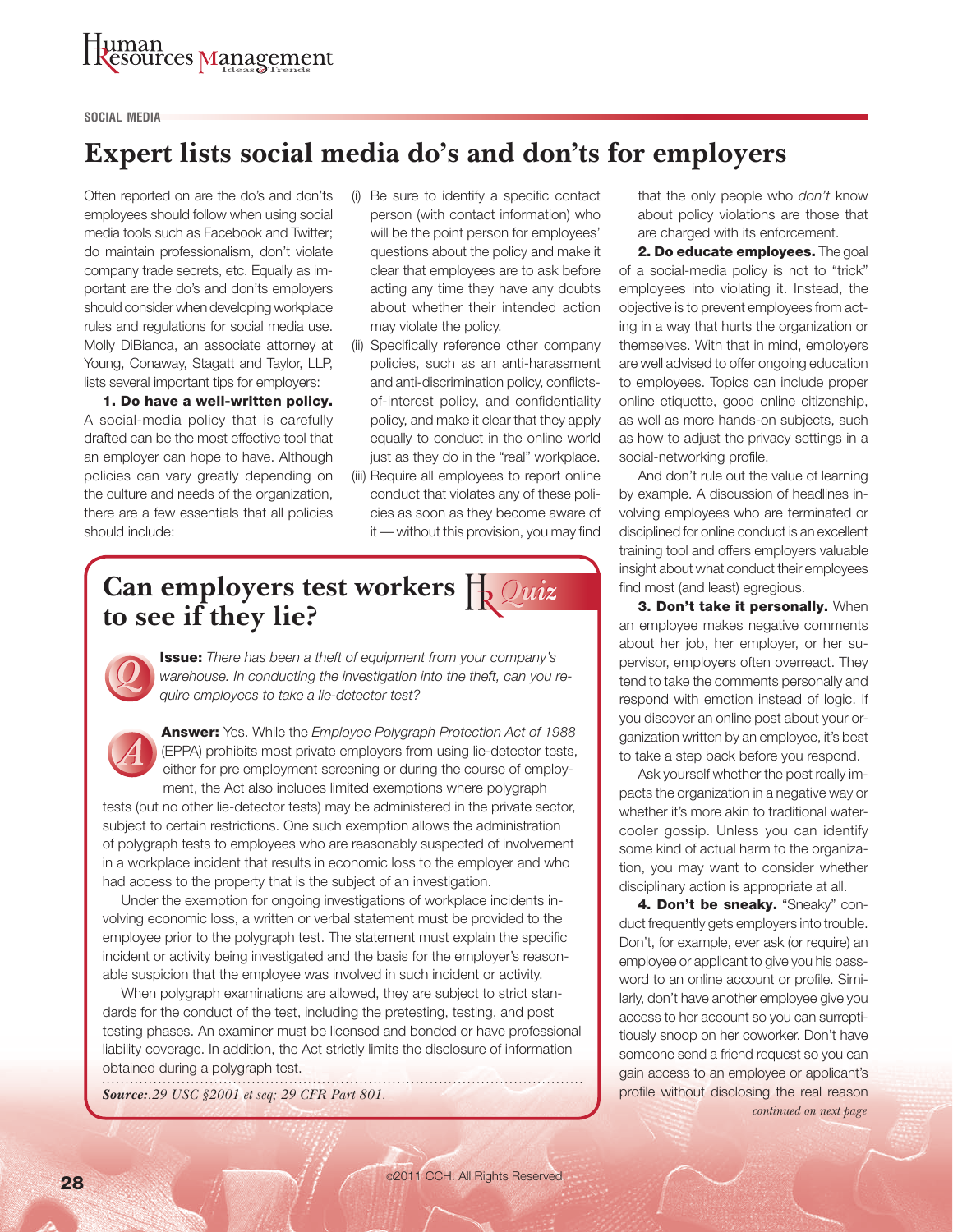#### **RETALIATION**

## **Retaliating against employees can be very risky business**

As a matter of common sense, retaliating against employees for engaging in protected activity is pretty risky business. Yet, EEOC regional attorney John Hendrickson wonders whether legal counsel have neglected to tell employers just how dangerous retaliation is — and it's *so easy to avoid,* he chides.

Speaking to attendees at the Chicago Bar Association's annual labor and employment law update last month, Hendrickson said that EEOC charge traffic is "through the roof" with the down economy. In fiscal year 2010, 99,922 charges were filed, with retaliation charges up dramatically  $-$  36,358 such charges filed last year  $$ amazingly outpacing the number of race discrimination charges that were filed. For the first time in the agency's 45-year history, retaliation charges were more numerous than any other.

While Hendrickson noted several interesting developments, such as the 400 EEOC systemic discrimination investigations now underway nationwide and that the use of conviction and credit records as employment selection tools are on the agency's radar, he advised that the major developments last year were in the area of retaliation.

Risky business. When a charge of discrimination has been filed, there is a very small chance that the EEOC will find reason to believe a violation has occurred — 10 percent or less, according to Hendrickson. Given those low odds and recent case law on reprisal claims, which Hendrickson characterizes as favoring employees, it's hard to fathom why employers continue to risk retaliatory conduct that may spawn a new charge more likely to succeed than an original charge that was unlikely to move forward. And, recapping developments over the last year, Hendrickson observed that the standard as to what constitutes retaliation is getting looser.

Associational reprisal claims. You no longer have to be the person who engaged in the protected activity to bring a claim of retaliation, so long as you are associated with that person, Hendrickson observed. Indeed, in January, the Supreme Court held that an employee who was fired shortly after his fiancée filed an EEOC charge against their employer had standing to file a Title VII retaliation lawsuit ( *Thompson v North Am Stainless,* USSCt, January 24, 2011).

**"While initial charges of employment discrimination are unlikely to result in an unfavorable EEOC fi nding, retaliation claims face less of a hurdle in court — it's just not worth the risk of employer liability. "**

Temporal proximity may be **enough.** Earlier this month, the Seventh Circuit said that a trial court's belief that timing was not enough to support an inference of causation was untenable, determining that in this case, the jury should make that determination. In concluding that the lower court had erred in granting summary judgment for the employer, the court also noted that one of the employer's shifting explanations for discharging the employee - that he was fired for photographing the workplace (which he was doing to show the EEOC or a court how his workstation was set up) came close to admitting retaliation (Loudermilk v Best Pallet Co, 7thCir, February 18, 2011).

Screaming, pounding and threats. Also significant was a Wisconsin district court's rejection of an employer's contention that because the employees who brought retaliation claims were not discharged, nor did they experience any other tangible loss in pay, benefits, or position, the EEOC could not establish they suffered an adverse employment action in support of their retaliation claims. The court stressed that an adverse employment action "need not be tangible." (*EEOC v Chrysler Group, LLC,* EDWis, February 17, 2011).

Here, the manager allegedly was screaming and pounding his fists on the table while threatening termination, the court noted, and threw a notepad at a complainant demanding that she write a statement confirming that she was not accusing the supervisor of sex discrimination. "This scenario paints a much more hostile and intimidating atmosphere than if [the manager] delivered his message in a normal tone of voice." Further, a trier of fact could find the warnings of possible termination constituted anticipatory retaliation, a materially adverse action. Because the employer's conduct, if true, may be enough to dissuade a reasonable worker from making a charge of discrimination, and because a reasonable finder of fact could infer the requisite causation to support a claim of retaliation, material issues of fact precluded summary judgment.

*continued on next page*

#### **SOCIAL MEDIA** *continued from previous page*

for the request. The bottom line here is, if it sounds sneaky, looks sneaky, or smells sneaky, then a jury will hold you accountable for such unpalatable behavior.  $\Box$ 

*Source: "Social Media Dos and Don'ts for Employers," published in the Delaware Employment Law Blog on March 17, 2011, by Molly DiBianca, an associate attorney in the Wilmington, Delaware office of Young, Conaway, Stargatt and Taylor, LLP; www. delawareemploymentlawblog.com.* 

For more on social media use in the workplace, including sample workplace policies, see ¶2428 and ¶2429 in the HR Practices Guide Explanations.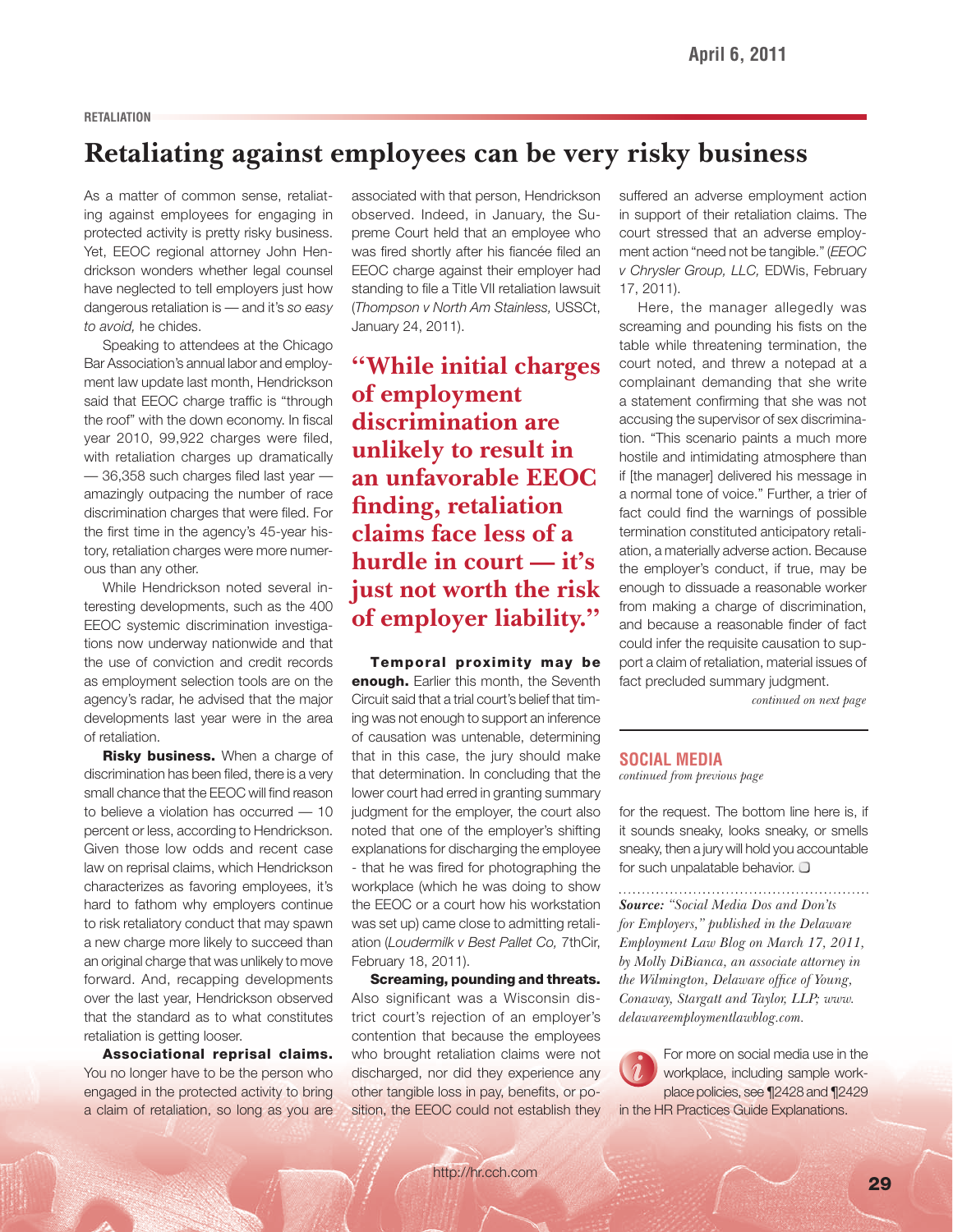

#### **HEALTH CARE REFORM**

*continued from front page*

do not operate on a calendar-year basis (e.g., July 1 - June 30 plan year), these new requirements will take effect at the start of the plan year that begins in 2011.

Which specific requirements apply to a group heath plan depends on whether the plan is "grandfathered." A grandfathered plan is one that was in effect on March 23, 2010, with a plan design that has stayed largely the same since then.

All group health plans must continue coverage for adult children up to age 26, eliminate lifetime dollar limits, comply with restrictions on annual dollar limits, stop terminating coverage retroactively (with limited exceptions) and stop applying preexisting condition exclusions to children under age 19. For calendar-year group health plans, these requirements took effect on January 1, 2011.

Group health plans that have lost their grandfathered status must comply with these additional requirements: required coverage of an extensive list of preventive services (without imposing cost sharing when provided in network), revised internal claims rules plus new binding external review of coverage determinations, new rules applicable to emergency services provided in hospital emergency rooms and new patient protection rules relating to choice of primary care providers and direct access to ob-gyn services.

New tax requirements relating to overthe-counter (OTC) medicines and drugs took effect for OTC medicines and drugs (other than insulin) purchased on or after January 1, 2011. Group health plans may not pay for such OTC medicines and drugs unless the patient presents a valid prescription. These new rules also apply to account-based plans such as Flexible Spending Arrangements (FSAs), Health Reimbursement Arrangements (HRAs) and Health Savings Accounts (HSAs). These rules apply to all plans, regardless of plan year or grandfathered status.

Another new requirement affecting only insured group health plans took effect on January 1, 2011. This is the requirement that insurers spend a set percentage on

medical claims or quality improvement as opposed to administrative costs and overhead (called the medical loss ratio). In the large group market, insurers must spend 85 percent of premiums on medical claims (80 percent in the small group market). Insurers that do not meet these targets have to provide premium rebates.

#### CCH: What do employers need to do to comply with these provisions?

Hustead: For calendar-year plans, much of the hard work was completed in 2010, before the start of the plan year. This included:

- **Making key decisions (e.g., whether to** change the types of dependent children eligible for coverage, convert the plan's lifetime dollar limit to an annual dollar limit, apply for a waiver of the annual limits rules and keep the plan's grandfathered status);
- **•** Providing special enrollment for adult children and for individuals who had lost coverage or benefits due to operation of a now-prohibited lifetime dollar limit;
- **Informing participants of plan changes in** connection with open enrollment; and
- Revising plan documents, Section 125 cafeteria plan documents and open enrollment materials and forms.

Plans that do not operate on a calendaryear basis need to complete this work this year.

The Internal Revenue Service (IRS) gave plan sponsors extra time in 2011 to adopt amendments to their Section 125 cafeteria plans to comply with the new OTC rules. Plan sponsors have until June 30, 2011 to make any necessary amendments to these documents to reflect the new prescription requirement.

Plan sponsors that sought and obtained a waiver of the new annual limits rules will need to provide participants with a notice explaining that the government granted a one-year waiver of the new rules. Plan sponsors will also need to apply again, later this year, to continue the waiver into next year. Applications are due no later than 30 days before the start of the next plan year.

CCH: What provisions are currently causing or expected to cause problems for employers?

Hustead: The most complicated provisions to implement are two of the requirements that apply only to non-grandfathered plans: the preventive services requirement and the new external review requirement. Determining precisely what preventive services must be provided is complicated and requires help from plan administrators or insurers. Internal and external review requirements can also be more onerous than previous procedures. Finally, employers who are grandfathered need to evaluate all potential plan changes to assure that they can keep that status.

#### CCH: How is health care reform affecting employees so far?

Hustead: Employees who were able to add adult children back onto their group plan probably saw the most direct and immediate benefit, particularly if this coverage did not cost them extra because they already had family coverage. Those enrolled in non-grandfathered plans should be seeing enhancements to their plan's preventive coverage. Of course, enhanced benefits can mean increased costs, some of which may be passed on to employees.

CCH: Did any of the agencies' health reform guidance that has been issued so far surprise or disappoint you? If so, which guidance and why?

Hustead: The agencies have issued several interim final regulations and other forms of guidance including several sets of *continued on next page*

#### **RETALIATION**

*continued from previous page*

An ounce of prevention. As Hendrickson points out, awareness of employee protections against retaliation will grow — and the case law has tipped toward protecting employees. While initial charges of employment discrimination are unlikely to result in an unfavorable EEOC finding, retaliation claims face less of a hurdle in court — it's just not worth the risk of employer liability. Training supervisors and managers to refrain from retaliatory conduct following a complaint of discrimination would be a wise and timely business investment.  $\Box$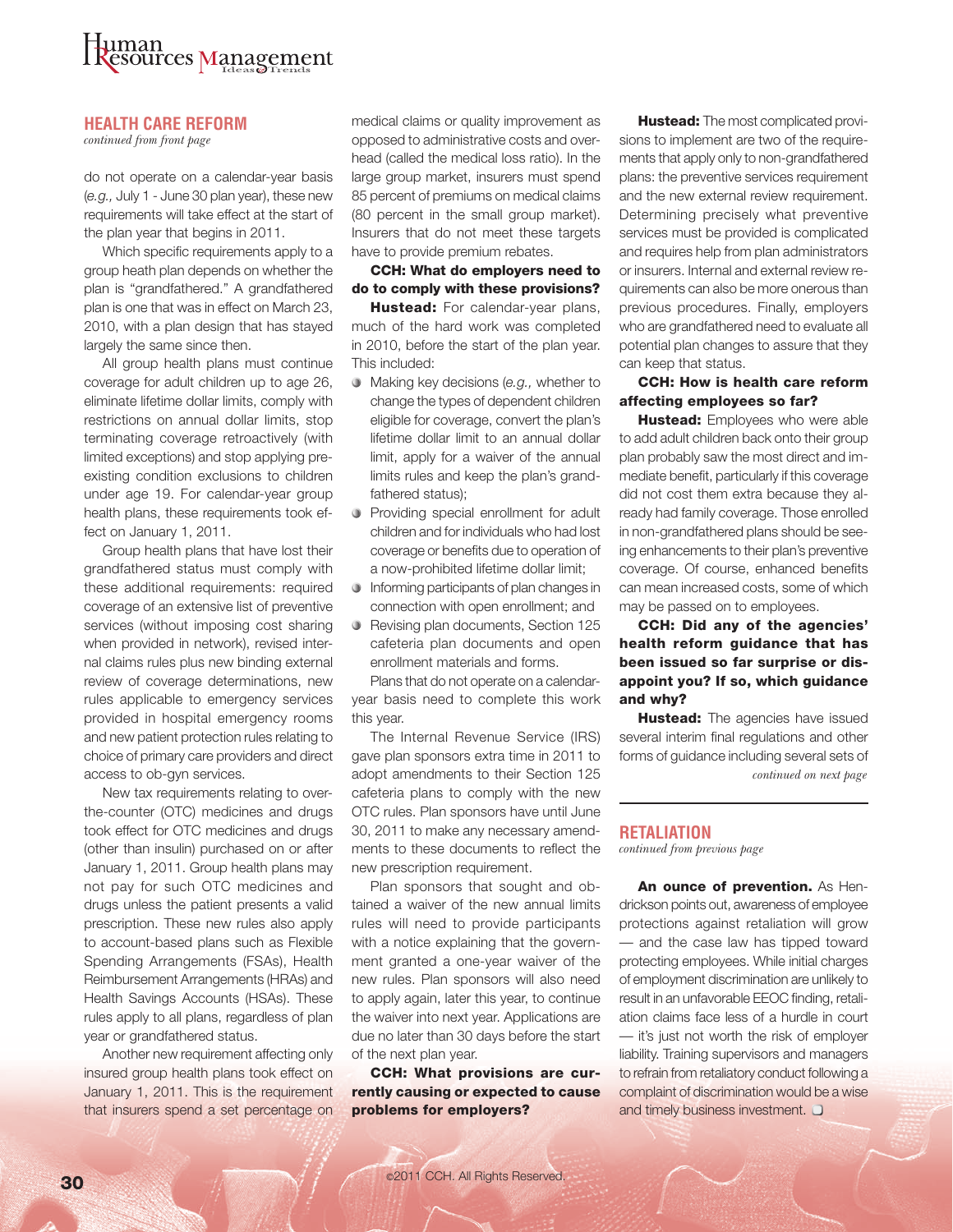#### **HEALTH CARE REFORM**

*continued from previous page*

answers to Frequently Asked Questions. That said, we were surprised by the approach taken in the grandfathering regulations issued in June 2010. The grandfathering regulations leave very little room for plan changes before a group health plan loses its status as a grandfathered plan.

For example, any increase in the percentage of coinsurance paid by participants results in loss of grandfathered status, no matter how small. Initially, plan sponsors could not enter into new insurance contracts without the plan losing grandfathered status, but the agencies changed their approach to that issue in an amendment released in November 2010. The bottom line is that it is difficult for plans to remain grandfathered. Once a plan loses its status as a grandfathered plan, it must comply with additional requirements.

CCH: What guidance do you expect the agencies to issue this year?

**Hustead:** The three most significant pieces of new guidance expected this year with direct, short-term implications for employer-sponsored plans are:

- **Uniform Disclosure:** The Act requires the agencies to develop standards for uniform plan disclosures no later than March 23, 2011 (12 months after enactment). This short four-page summary must describe, in a culturally and linguistically appropriate manner, the plan's benefits, exclusions or limits and cost-sharing provisions. Group health plan sponsors and health insurance issuers must provide these summaries to plan participants by March 23, 2012. The Act will also require plan sponsors to notify participants of any material modification to plan terms no later than 60 days prior to the effective date of the modifications.
- **W-2 Reporting:** The Act requires employers to report the aggregate cost of employer-sponsored health coverage on their employees' W-2 forms. The IRS delayed the effective date of this requirement so that it now applies to coverage provided during 2012 (rather than 2011).

#### **Co.** Essential Health Benefits: This

fall the U.S. Department of Health and Human Services (HHS) may issue a proposed rule defining the term "essential health benefits." This concept is important to health insurance issuers because they must provide these benefits in coverage offered through the state-based Exchanges beginning in 2014. In the short term, its primary significance to employer-sponsored plans is in the context of lifetime and annual dollar limits, as the Act prohibits (lifetime) or restricts (annual) dollar limits on essential health benefits.

The IRS may also issue guidance this year on the new nondiscrimination requirements applicable to insured group health plans, which prevent discrimination in favor of highly compensated employees. Although these requirements apply to non-grandfathered plans with the plan year beginning on or after September 23, 2010, group health plans will not be required to comply until guidance is issued.

Other guidance expected this year includes guidance for the states on the federal rules that will govern the Exchanges, as well as guidance on the Consumer Operated and Oriented Plans (CO-OP) Program. The latter aims to foster the creation of nonprofit health insurance issuers that will offer benefit plans in the individual and small group markets.

Finally, all of the regulations released in 2010 as interim final regulations (e.g., continuing dependent coverage to age 26) need to be finalized. The agencies could issue these in final form this year.

#### CCH: How will the new Congress affect the health care reform laws?

Hustead: Repeal of the Affordable Care Act is not likely, but there are likely to be targeted efforts to change or undo specific provisions of the law or affect its implementation.

On January 19, 2011, the House of Representatives passed H.R. 2, the "Repealing the Job-Killing Health Care Law Act." This short bill would repeal the entire Act. On February 2, 2011, the Senate voted on the House-passed bill during debate on a transportation bill, but H.R. 2's supporters fell short of gaining the 60 votes needed for approval. President Obama has said he would veto repeal legislation if it should reach the White House.

One effort targeting a specific section of the law has gained traction: repeal of the Act's expansion of an existing tax-reporting provision involving the Form 1099. On February 2, 1011, by a large margin, the Senate approved legislation repealing the revisions made by the Act to this reporting requirement. Legislation targeting other provisions will likely be debated in the coming weeks and months.

Congress is also expected to attempt to affect implementation of the Act by restricting how certain federal agencies use appropriated funds. This will likely happen as appropriations bills (spending bills) move through Congress.

Finally, there may be a technical corrections bill moving through Congress this year  $-$  a bill that would fix perceived drafting errors in the law, but not undo or revise major sections.

#### CCH: How do you expect the pending judicial proceedings related to health care reform to go?

Hustead: Litigation challenging the Act continues to move through various courts around the country. So far, two federal district courts (in Virginia and Florida) have declared the individual mandate unconstitutional, and two (in Virginia and Michigan) have upheld it. The district court in Florida invalidated the entire law because it concluded that the individual mandate was not severable from the rest of the Act. It is likely that these legal issues will continue to be reviewed in the courts for some time, as cases are appealed and work their way up to the Supreme Court, which will ultimately decide the fate of the law.  $\Box$ 

*Source: Joanne L. Hustead is a senior health compliance specialist in the Washington, DC*  office of The Segal Company. She special*izes in research and analysis of federal laws and regulations that have an impact on health benefi t plans. She can be reached at 202.833.6451 or jhustead@segalco.com. This interview was originally published in the February 22, 2011 issue (No. 486) of CCH's Employee Benefits Management Directions.*